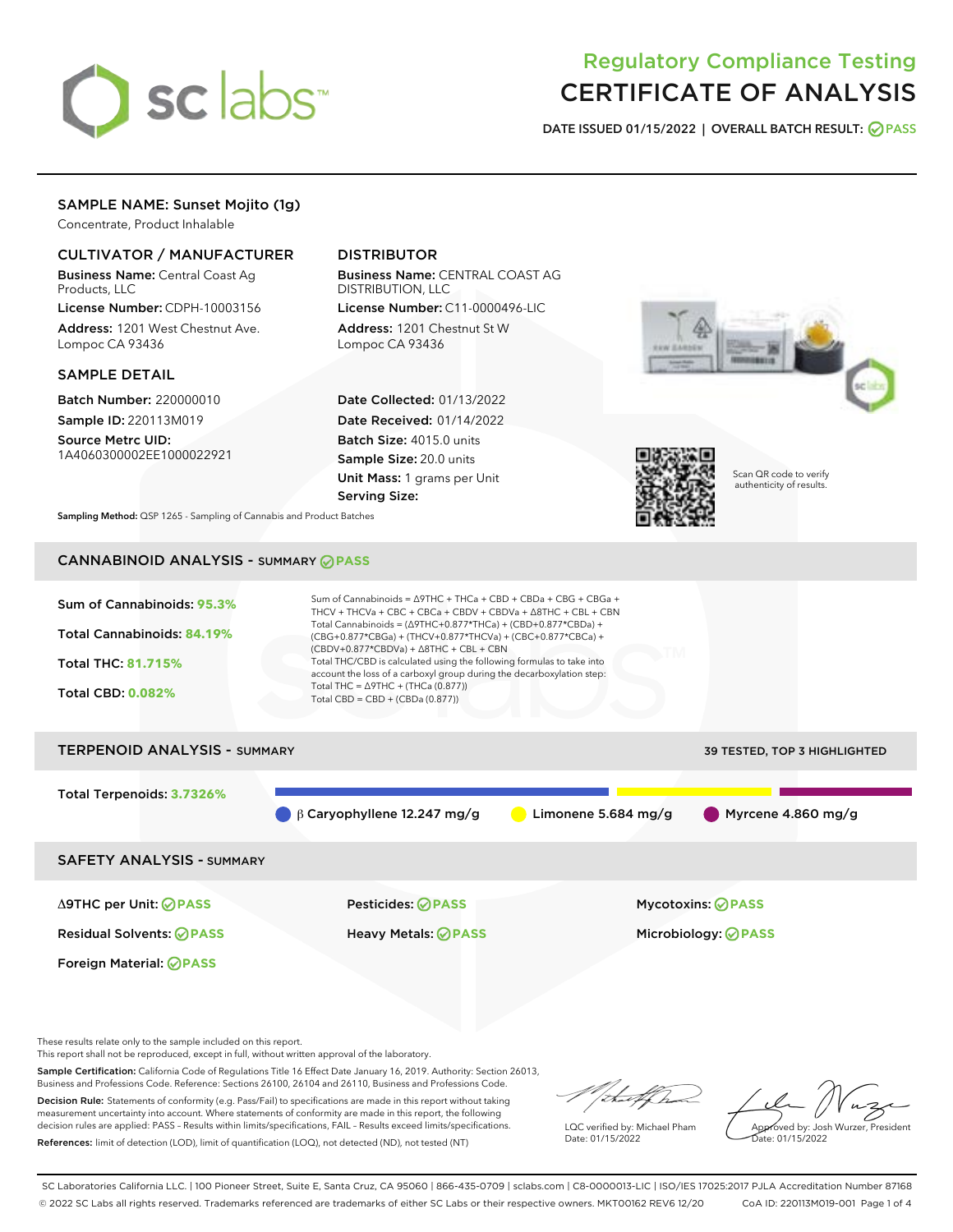



SUNSET MOJITO (1G) | DATE ISSUED 01/15/2022 | OVERALL BATCH RESULT: @ PASS

#### CANNABINOID TEST RESULTS - 01/15/2022 2 PASS

Tested by high-performance liquid chromatography with diode-array detection (HPLC-DAD). **Method:** QSP 1157 - Analysis of Cannabinoids by HPLC-DAD

#### TOTAL CANNABINOIDS: **84.19%**

Total Cannabinoids (Total THC) + (Total CBD) + (Total CBG) + (Total THCV) + (Total CBC) + (Total CBDV) + ∆8THC + CBL + CBN

TOTAL THC: **81.715%** Total THC (∆9THC+0.877\*THCa)

TOTAL CBD: **0.082%**

Total CBD (CBD+0.877\*CBDa)

TOTAL CBG: 1.79% Total CBG (CBG+0.877\*CBGa)

TOTAL THCV: 0.29% Total THCV (THCV+0.877\*THCVa)

TOTAL CBC: 0.309% Total CBC (CBC+0.877\*CBCa)

TOTAL CBDV: ND Total CBDV (CBDV+0.877\*CBDVa)

| <b>COMPOUND</b>  | LOD/LOO<br>(mg/g)          | <b>MEASUREMENT</b><br><b>UNCERTAINTY</b><br>(mg/g) | <b>RESULT</b><br>(mg/g) | <b>RESULT</b><br>(%) |
|------------------|----------------------------|----------------------------------------------------|-------------------------|----------------------|
| <b>THCa</b>      | 0.05/0.14                  | ±22.554                                            | 877.58                  | 87.758               |
| <b>A9THC</b>     | 0.06 / 0.26                | ±1.634                                             | 47.51                   | 4.751                |
| <b>CBGa</b>      | 0.1/0.2                    | ±0.96                                              | 18.4                    | 1.84                 |
| <b>CBCa</b>      | 0.07/0.28                  | ±0.172                                             | 3.52                    | 0.352                |
| <b>THCVa</b>     | 0.07/0.20                  | ±0.158                                             | 3.31                    | 0.331                |
| <b>CBG</b>       | 0.06 / 0.19                | ±0.069                                             | 1.75                    | 0.175                |
| <b>CBDa</b>      | 0.02 / 0.19                | ±0.027                                             | 0.94                    | 0.094                |
| <b>CBC</b>       | 0.2 / 0.5                  | N/A                                                | $<$ LOQ                 | $<$ LOQ              |
| $\triangle$ 8THC | 0.1/0.4                    | N/A                                                | <b>ND</b>               | <b>ND</b>            |
| <b>THCV</b>      | 0.1/0.2                    | N/A                                                | <b>ND</b>               | <b>ND</b>            |
| <b>CBD</b>       | 0.07/0.29                  | N/A                                                | <b>ND</b>               | <b>ND</b>            |
| <b>CBDV</b>      | 0.04 / 0.15                | N/A                                                | <b>ND</b>               | <b>ND</b>            |
| <b>CBDVa</b>     | 0.03 / 0.53                | N/A                                                | <b>ND</b>               | <b>ND</b>            |
| <b>CBL</b>       | 0.06 / 0.24                | N/A                                                | <b>ND</b>               | <b>ND</b>            |
| <b>CBN</b>       | 0.1/0.3                    | N/A                                                | <b>ND</b>               | <b>ND</b>            |
|                  | <b>SUM OF CANNABINOIDS</b> |                                                    | 953.0 mg/g              | 95.3%                |

#### **UNIT MASS: 1 grams per Unit**

| ∆9THC per Unit                        | 1100 per-package limit | 47.51 mg/unit  | <b>PASS</b> |
|---------------------------------------|------------------------|----------------|-------------|
| <b>Total THC per Unit</b>             |                        | 817.15 mg/unit |             |
| <b>CBD</b> per Unit                   |                        | <b>ND</b>      |             |
| <b>Total CBD per Unit</b>             |                        | $0.82$ mg/unit |             |
| Sum of Cannabinoids<br>per Unit       |                        | 953.0 mg/unit  |             |
| <b>Total Cannabinoids</b><br>per Unit |                        | 841.9 mg/unit  |             |

| <b>COMPOUND</b>        | <b>LOD/LOQ</b><br>(mg/g) | <b>UNCERTAINTY</b><br>(mg/g) | <b>RESULT</b><br>(mg/g)                         | <b>RESULT</b><br>$(\%)$ |
|------------------------|--------------------------|------------------------------|-------------------------------------------------|-------------------------|
| $\beta$ Caryophyllene  | 0.004 / 0.012            | ±0.4360                      | 12.247                                          | 1.2247                  |
| Limonene               | 0.005 / 0.016            | ±0.0813                      | 5.684                                           | 0.5684                  |
| Myrcene                | 0.008 / 0.025            | ±0.0627                      | 4.860                                           | 0.4860                  |
| $\alpha$ Humulene      | 0.009/0.029              | ±0.1427                      | 4.446                                           | 0.4446                  |
| Linalool               | 0.009 / 0.032            | ±0.0840                      | 2.210                                           | 0.2210                  |
| Terpinolene            | 0.008 / 0.026            | ±0.0234                      | 1.141                                           | 0.1141                  |
| Ocimene                | 0.011 / 0.038            | ±0.0360                      | 1.123                                           | 0.1123                  |
| trans-ß-Farnesene      | 0.008 / 0.025            | ±0.0358                      | 1.008                                           | 0.1008                  |
| $\alpha$ Bisabolol     | 0.008 / 0.026            | ±0.0470                      | 0.881                                           | 0.0881                  |
| Terpineol              | 0.016 / 0.055            | ±0.0484                      | 0.788                                           | 0.0788                  |
| $\beta$ Pinene         | 0.004 / 0.014            | ±0.0075                      | 0.649                                           | 0.0649                  |
| Fenchol                | 0.010 / 0.034            | ±0.0249                      | 0.644                                           | 0.0644                  |
| $\alpha$ Pinene        | 0.005 / 0.017            | ±0.0041                      | 0.480                                           | 0.0480                  |
| Nerolidol              | 0.009 / 0.028            | ±0.0200                      | 0.318                                           | 0.0318                  |
| Caryophyllene<br>Oxide | 0.010 / 0.033            | ±0.0127                      | 0.276                                           | 0.0276                  |
| Borneol                | 0.005 / 0.016            | ±0.0067                      | 0.159                                           | 0.0159                  |
| Camphene               | 0.005 / 0.015            | ±0.0008                      | 0.072                                           | 0.0072                  |
| Fenchone               | 0.009 / 0.028            | ±0.0016                      | 0.055                                           | 0.0055                  |
| Guaiol                 | 0.009 / 0.030            | ±0.0023                      | 0.048                                           | 0.0048                  |
| Geraniol               | 0.002 / 0.007            | ±0.0020                      | 0.046                                           | 0.0046                  |
| Citronellol            | 0.003 / 0.010            | ±0.0020                      | 0.040                                           | 0.0040                  |
| $\gamma$ Terpinene     | 0.006 / 0.018            | ±0.0005                      | 0.027                                           | 0.0027                  |
| $\alpha$ Phellandrene  | 0.006 / 0.020            | ±0.0004                      | 0.026                                           | 0.0026                  |
| Sabinene Hydrate       | 0.006 / 0.022            | ±0.0010                      | 0.025                                           | 0.0025                  |
| <b>3 Carene</b>        | 0.005 / 0.018            | ±0.0003                      | 0.024                                           | 0.0024                  |
| $\alpha$ Terpinene     | 0.005 / 0.017            | ±0.0003                      | 0.021                                           | 0.0021                  |
| Sabinene               | 0.004 / 0.014            | ±0.0002                      | 0.015                                           | 0.0015                  |
| Nerol                  | 0.003 / 0.011            | ±0.0006                      | 0.013                                           | 0.0013                  |
| Eucalyptol             | 0.006 / 0.018            | N/A                          | <loq< th=""><th><loq< th=""></loq<></th></loq<> | <loq< th=""></loq<>     |
| p-Cymene               | 0.005 / 0.016            | N/A                          | <b>ND</b>                                       | <b>ND</b>               |
| (-)-Isopulegol         | 0.005 / 0.016            | N/A                          | <b>ND</b>                                       | ND                      |
| Camphor                | 0.006 / 0.019            | N/A                          | ND                                              | ND                      |
| Isoborneol             | 0.004 / 0.012            | N/A                          | <b>ND</b>                                       | <b>ND</b>               |
| Menthol                | 0.008 / 0.025            | N/A                          | <b>ND</b>                                       | <b>ND</b>               |
| $R-(+)$ -Pulegone      | 0.003 / 0.011            | N/A                          | ND                                              | ND                      |
| <b>Geranyl Acetate</b> | 0.004 / 0.014            | N/A                          | <b>ND</b>                                       | ND                      |
| $\alpha$ Cedrene       | 0.005 / 0.016            | N/A                          | <b>ND</b>                                       | <b>ND</b>               |
| Valencene              | 0.009 / 0.030            | N/A                          | ND                                              | ND                      |
| Cedrol                 | 0.008 / 0.027            | N/A                          | <b>ND</b>                                       | ND                      |

TOTAL TERPENOIDS 37.326 mg/g 3.7326%

SC Laboratories California LLC. | 100 Pioneer Street, Suite E, Santa Cruz, CA 95060 | 866-435-0709 | sclabs.com | C8-0000013-LIC | ISO/IES 17025:2017 PJLA Accreditation Number 87168 © 2022 SC Labs all rights reserved. Trademarks referenced are trademarks of either SC Labs or their respective owners. MKT00162 REV6 12/20 CoA ID: 220113M019-001 Page 2 of 4

# TERPENOID TEST RESULTS - 01/15/2022

Terpene analysis utilizing gas chromatography-flame ionization detection (GC-FID). **Method:** QSP 1192 - Analysis of Terpenoids by GC-FID

MEASUREMENT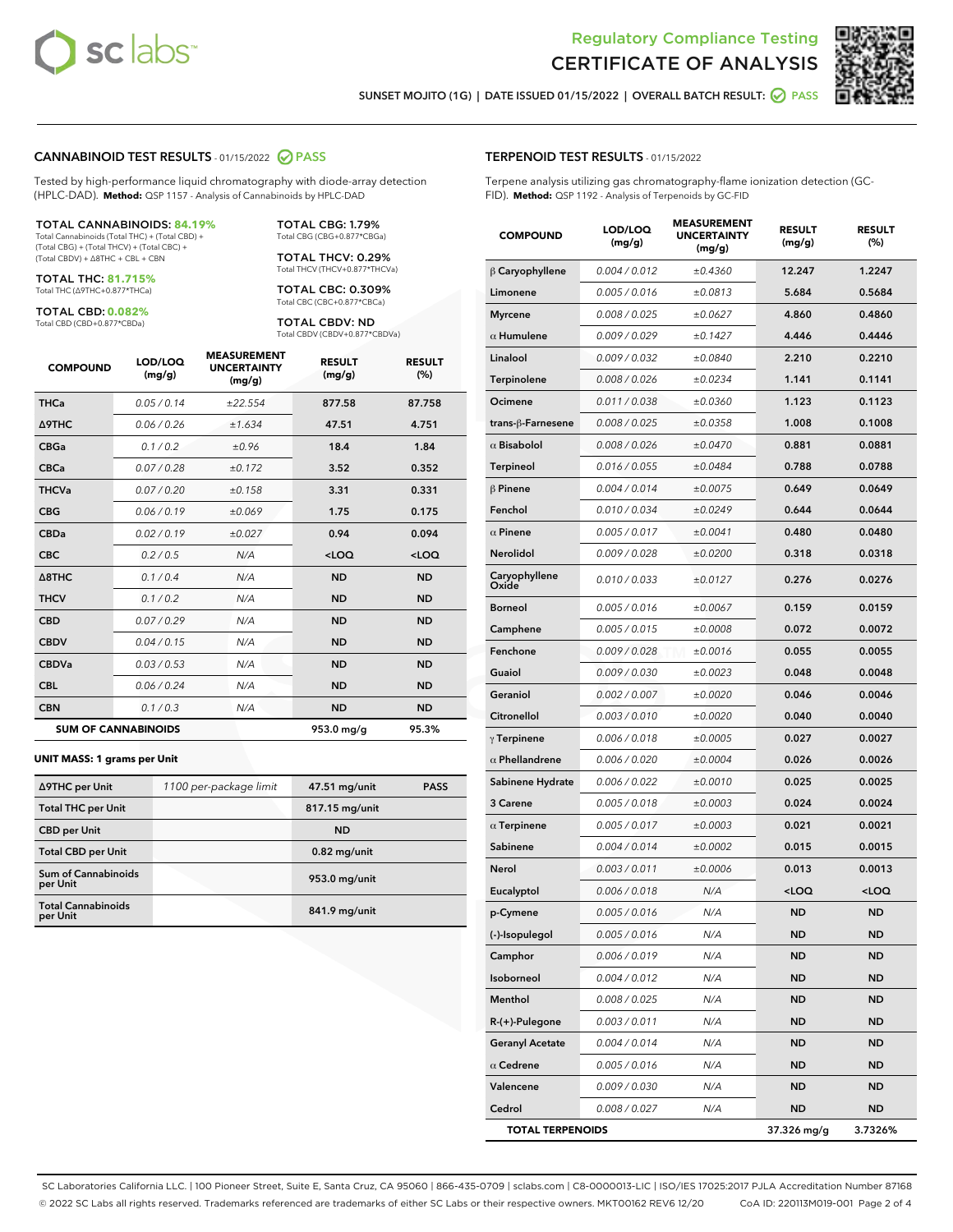



SUNSET MOJITO (1G) | DATE ISSUED 01/15/2022 | OVERALL BATCH RESULT: @ PASS

# CATEGORY 1 PESTICIDE TEST RESULTS - 01/15/2022 2 PASS

Pesticide and plant growth regulator analysis utilizing high-performance liquid chromatography-mass spectrometry (HPLC-MS) or gas chromatography-mass spectrometry (GC-MS). \*GC-MS utilized where indicated. **Method:** QSP 1212 - Analysis of Pesticides and Mycotoxins by LC-MS or QSP 1213 - Analysis of Pesticides by GC-MS

| <b>COMPOUND</b>             | LOD/LOQ<br>$(\mu g/g)$ | <b>ACTION</b><br><b>LIMIT</b><br>$(\mu g/g)$ | <b>MEASUREMENT</b><br><b>UNCERTAINTY</b><br>$(\mu g/g)$ | <b>RESULT</b><br>$(\mu g/g)$ | <b>RESULT</b> |
|-----------------------------|------------------------|----------------------------------------------|---------------------------------------------------------|------------------------------|---------------|
| Aldicarb                    | 0.03 / 0.08            | $\ge$ LOD                                    | N/A                                                     | <b>ND</b>                    | <b>PASS</b>   |
| Carbofuran                  | 0.02/0.05              | $>$ LOD                                      | N/A                                                     | <b>ND</b>                    | <b>PASS</b>   |
| Chlordane*                  | 0.03 / 0.08            | $\ge$ LOD                                    | N/A                                                     | <b>ND</b>                    | <b>PASS</b>   |
| Chlorfenapyr*               | 0.03/0.10              | $>$ LOD                                      | N/A                                                     | <b>ND</b>                    | <b>PASS</b>   |
| Chlorpyrifos                | 0.02 / 0.06            | $\ge$ LOD                                    | N/A                                                     | <b>ND</b>                    | <b>PASS</b>   |
| Coumaphos                   | 0.02 / 0.07            | $\ge$ LOD                                    | N/A                                                     | <b>ND</b>                    | <b>PASS</b>   |
| Daminozide                  | 0.02 / 0.07            | $\ge$ LOD                                    | N/A                                                     | <b>ND</b>                    | <b>PASS</b>   |
| <b>DDVP</b><br>(Dichlorvos) | 0.03/0.09              | $\ge$ LOD                                    | N/A                                                     | <b>ND</b>                    | <b>PASS</b>   |
| Dimethoate                  | 0.03/0.08              | $>$ LOD                                      | N/A                                                     | <b>ND</b>                    | <b>PASS</b>   |
| Ethoprop(hos)               | 0.03/0.10              | $\ge$ LOD                                    | N/A                                                     | <b>ND</b>                    | <b>PASS</b>   |
| Etofenprox                  | 0.02 / 0.06            | $\ge$ LOD                                    | N/A                                                     | <b>ND</b>                    | <b>PASS</b>   |
| Fenoxycarb                  | 0.03 / 0.08            | $\ge$ LOD                                    | N/A                                                     | <b>ND</b>                    | <b>PASS</b>   |
| Fipronil                    | 0.03/0.08              | $>$ LOD                                      | N/A                                                     | <b>ND</b>                    | <b>PASS</b>   |
| Imazalil                    | 0.02 / 0.06            | $\ge$ LOD                                    | N/A                                                     | <b>ND</b>                    | <b>PASS</b>   |
| <b>Methiocarb</b>           | 0.02 / 0.07            | $\ge$ LOD                                    | N/A                                                     | <b>ND</b>                    | <b>PASS</b>   |
| Methyl<br>parathion         | 0.03/0.10              | $\ge$ LOD                                    | N/A                                                     | <b>ND</b>                    | <b>PASS</b>   |
| <b>Mevinphos</b>            | 0.03/0.09              | $>$ LOD                                      | N/A                                                     | <b>ND</b>                    | <b>PASS</b>   |
| Paclobutrazol               | 0.02 / 0.05            | $\ge$ LOD                                    | N/A                                                     | <b>ND</b>                    | <b>PASS</b>   |
| Propoxur                    | 0.03/0.09              | $\ge$ LOD                                    | N/A                                                     | <b>ND</b>                    | <b>PASS</b>   |
| Spiroxamine                 | 0.03 / 0.08            | $\ge$ LOD                                    | N/A                                                     | <b>ND</b>                    | <b>PASS</b>   |
| Thiacloprid                 | 0.03/0.10              | $\ge$ LOD                                    | N/A                                                     | <b>ND</b>                    | <b>PASS</b>   |

#### CATEGORY 2 PESTICIDE TEST RESULTS - 01/15/2022 2 PASS

| <b>COMPOUND</b>          | LOD/LOO<br>$(\mu g/g)$ | <b>ACTION</b><br>LIMIT<br>$(\mu g/g)$ | <b>MEASUREMENT</b><br><b>UNCERTAINTY</b><br>$(\mu g/g)$ | <b>RESULT</b><br>$(\mu g/g)$ | <b>RESULT</b> |
|--------------------------|------------------------|---------------------------------------|---------------------------------------------------------|------------------------------|---------------|
| Abamectin                | 0.03/0.10              | 0.1                                   | N/A                                                     | <b>ND</b>                    | <b>PASS</b>   |
| Acephate                 | 0.02/0.07              | 0.1                                   | N/A                                                     | <b>ND</b>                    | <b>PASS</b>   |
| Acequinocyl              | 0.02/0.07              | 0.1                                   | N/A                                                     | <b>ND</b>                    | <b>PASS</b>   |
| Acetamiprid              | 0.02 / 0.05            | 0.1                                   | N/A                                                     | <b>ND</b>                    | <b>PASS</b>   |
| Azoxystrobin             | 0.02/0.07              | 0.1                                   | N/A                                                     | <b>ND</b>                    | <b>PASS</b>   |
| <b>Bifenazate</b>        | 0.01 / 0.04            | 0.1                                   | N/A                                                     | <b>ND</b>                    | <b>PASS</b>   |
| <b>Bifenthrin</b>        | 0.02/0.05              | 3                                     | N/A                                                     | <b>ND</b>                    | <b>PASS</b>   |
| <b>Boscalid</b>          | 0.03/0.09              | 0.1                                   | N/A                                                     | <b>ND</b>                    | <b>PASS</b>   |
| Captan                   | 0.19/0.57              | 0.7                                   | N/A                                                     | <b>ND</b>                    | <b>PASS</b>   |
| Carbaryl                 | 0.02/0.06              | 0.5                                   | N/A                                                     | <b>ND</b>                    | <b>PASS</b>   |
| Chlorantranilip-<br>role | 0.04/0.12              | 10                                    | N/A                                                     | <b>ND</b>                    | <b>PASS</b>   |
| Clofentezine             | 0.03/0.09              | 0.1                                   | N/A                                                     | <b>ND</b>                    | <b>PASS</b>   |

# CATEGORY 2 PESTICIDE TEST RESULTS - 01/15/2022 continued

| <b>COMPOUND</b>               | LOD/LOQ<br>(µg/g) | <b>ACTION</b><br><b>LIMIT</b><br>$(\mu g/g)$ | <b>MEASUREMENT</b><br><b>UNCERTAINTY</b><br>$(\mu g/g)$ | <b>RESULT</b><br>(µg/g) | <b>RESULT</b> |
|-------------------------------|-------------------|----------------------------------------------|---------------------------------------------------------|-------------------------|---------------|
| Cyfluthrin                    | 0.12 / 0.38       | $\overline{c}$                               | N/A                                                     | <b>ND</b>               | <b>PASS</b>   |
| Cypermethrin                  | 0.11 / 0.32       | 1                                            | N/A                                                     | ND                      | <b>PASS</b>   |
| <b>Diazinon</b>               | 0.02 / 0.05       | 0.1                                          | N/A                                                     | ND                      | <b>PASS</b>   |
| Dimethomorph                  | 0.03 / 0.09       | 2                                            | N/A                                                     | ND                      | <b>PASS</b>   |
| Etoxazole                     | 0.02 / 0.06       | 0.1                                          | N/A                                                     | ND                      | <b>PASS</b>   |
| Fenhexamid                    | 0.03 / 0.09       | 0.1                                          | N/A                                                     | <b>ND</b>               | <b>PASS</b>   |
| Fenpyroximate                 | 0.02 / 0.06       | 0.1                                          | N/A                                                     | <b>ND</b>               | <b>PASS</b>   |
| Flonicamid                    | 0.03 / 0.10       | 0.1                                          | N/A                                                     | ND                      | <b>PASS</b>   |
| Fludioxonil                   | 0.03 / 0.10       | 0.1                                          | N/A                                                     | <b>ND</b>               | <b>PASS</b>   |
| Hexythiazox                   | 0.02 / 0.07       | 0.1                                          | N/A                                                     | <b>ND</b>               | <b>PASS</b>   |
| Imidacloprid                  | 0.04 / 0.11       | 5                                            | N/A                                                     | <b>ND</b>               | <b>PASS</b>   |
| Kresoxim-methyl               | 0.02 / 0.07       | 0.1                                          | N/A                                                     | <b>ND</b>               | <b>PASS</b>   |
| <b>Malathion</b>              | 0.03 / 0.09       | 0.5                                          | N/A                                                     | <b>ND</b>               | <b>PASS</b>   |
| Metalaxyl                     | 0.02 / 0.07       | $\overline{c}$                               | N/A                                                     | ND                      | <b>PASS</b>   |
| Methomyl                      | 0.03 / 0.10       | 1                                            | N/A                                                     | <b>ND</b>               | <b>PASS</b>   |
| Myclobutanil                  | 0.03 / 0.09       | 0.1                                          | N/A                                                     | <b>ND</b>               | <b>PASS</b>   |
| Naled                         | 0.02 / 0.07       | 0.1                                          | N/A                                                     | ND                      | <b>PASS</b>   |
| Oxamyl                        | 0.04 / 0.11       | 0.5                                          | N/A                                                     | ND                      | <b>PASS</b>   |
| Pentachloronitro-<br>benzene* | 0.03 / 0.09       | 0.1                                          | N/A                                                     | ND                      | <b>PASS</b>   |
| Permethrin                    | 0.04 / 0.12       | 0.5                                          | N/A                                                     | <b>ND</b>               | <b>PASS</b>   |
| Phosmet                       | 0.03 / 0.10       | 0.1                                          | N/A                                                     | <b>ND</b>               | <b>PASS</b>   |
| Piperonylbu-<br>toxide        | 0.02 / 0.07       | 3                                            | N/A                                                     | <b>ND</b>               | <b>PASS</b>   |
| Prallethrin                   | 0.03 / 0.08       | 0.1                                          | N/A                                                     | <b>ND</b>               | <b>PASS</b>   |
| Propiconazole                 | 0.02 / 0.07       | 0.1                                          | N/A                                                     | ND                      | <b>PASS</b>   |
| Pyrethrins                    | 0.04 / 0.12       | 0.5                                          | N/A                                                     | ND                      | <b>PASS</b>   |
| Pyridaben                     | 0.02 / 0.07       | 0.1                                          | N/A                                                     | ND                      | <b>PASS</b>   |
| Spinetoram                    | 0.02 / 0.07       | 0.1                                          | N/A                                                     | <b>ND</b>               | <b>PASS</b>   |
| Spinosad                      | 0.02 / 0.07       | 0.1                                          | N/A                                                     | ND                      | <b>PASS</b>   |
| Spiromesifen                  | 0.02 / 0.05       | 0.1                                          | N/A                                                     | <b>ND</b>               | <b>PASS</b>   |
| Spirotetramat                 | 0.02 / 0.06       | 0.1                                          | N/A                                                     | <b>ND</b>               | <b>PASS</b>   |
| Tebuconazole                  | 0.02 / 0.07       | 0.1                                          | N/A                                                     | ND                      | <b>PASS</b>   |
| Thiamethoxam                  | 0.03 / 0.10       | 5                                            | N/A                                                     | <b>ND</b>               | <b>PASS</b>   |
| Trifloxystrobin               | 0.03 / 0.08       | 0.1                                          | N/A                                                     | <b>ND</b>               | <b>PASS</b>   |

SC Laboratories California LLC. | 100 Pioneer Street, Suite E, Santa Cruz, CA 95060 | 866-435-0709 | sclabs.com | C8-0000013-LIC | ISO/IES 17025:2017 PJLA Accreditation Number 87168 © 2022 SC Labs all rights reserved. Trademarks referenced are trademarks of either SC Labs or their respective owners. MKT00162 REV6 12/20 CoA ID: 220113M019-001 Page 3 of 4